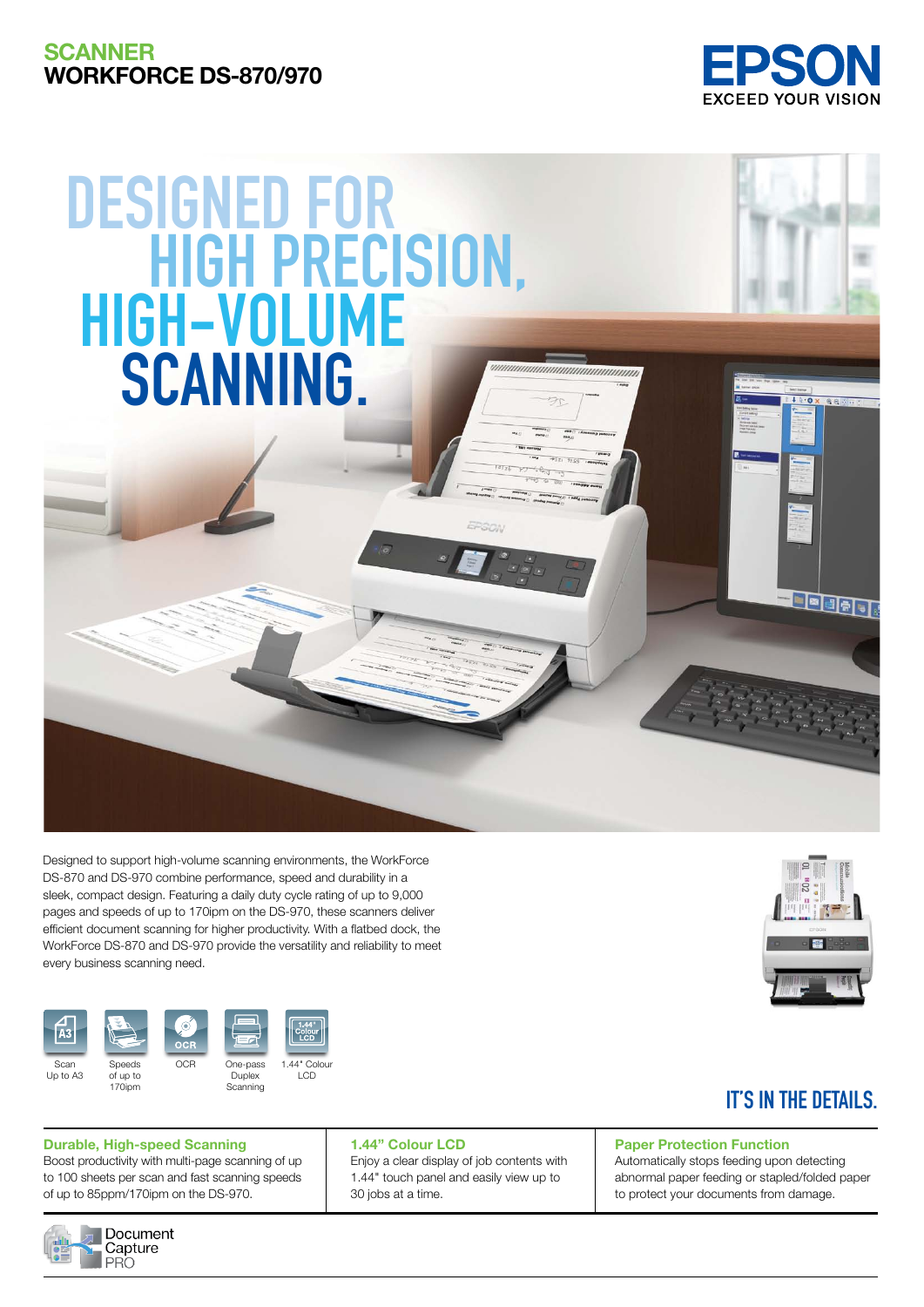Fast, durable and versatile, the WorkForce DS-870 and DS-970 are the perfect high-speed, high-volume scanners for small/midsized businesses. Packed with smart features such as vertical streak detection for automated calculation of cleaning timing, automatic size recognition and paper protection function, you enjoy high-precision quality scans every time. Optional flatbed dock provides greater flexibility and control for higher productivity gains.



# Durable, High-speed Scanning

Designed for fast, high-volume scanning, enjoy scanning speeds of up to 65ppm/130ipm on the DS-870 and 85ppm/170ipm on the DS-970. With a 100-sheet Automatic Document Feeder and high daily duty cycle of 9,000 pages, these scanners provide the robust reliability that businesses need.

# Automatic Size Recognition

Place documents of different sizes ranging from A6 to A4 in the middle of the feeding tray and the DS-870/970 will automatically detect and scan everything in the correct size, all in a single batch.



# 1.44" Colour LCD

With a screen size of 1.44", users get a clear display of job contents at a glance and can even view and assign up to 30 jobs at a time on the panel. Operate the scanner easily using push scan functions and change scan settings directly from the panel without having to use a PC.

# Paper Protection Function

With automatic stop upon detection of abnormal paper feeding or stapled/ folded paper, you decrease and prevent damage to your important documents.

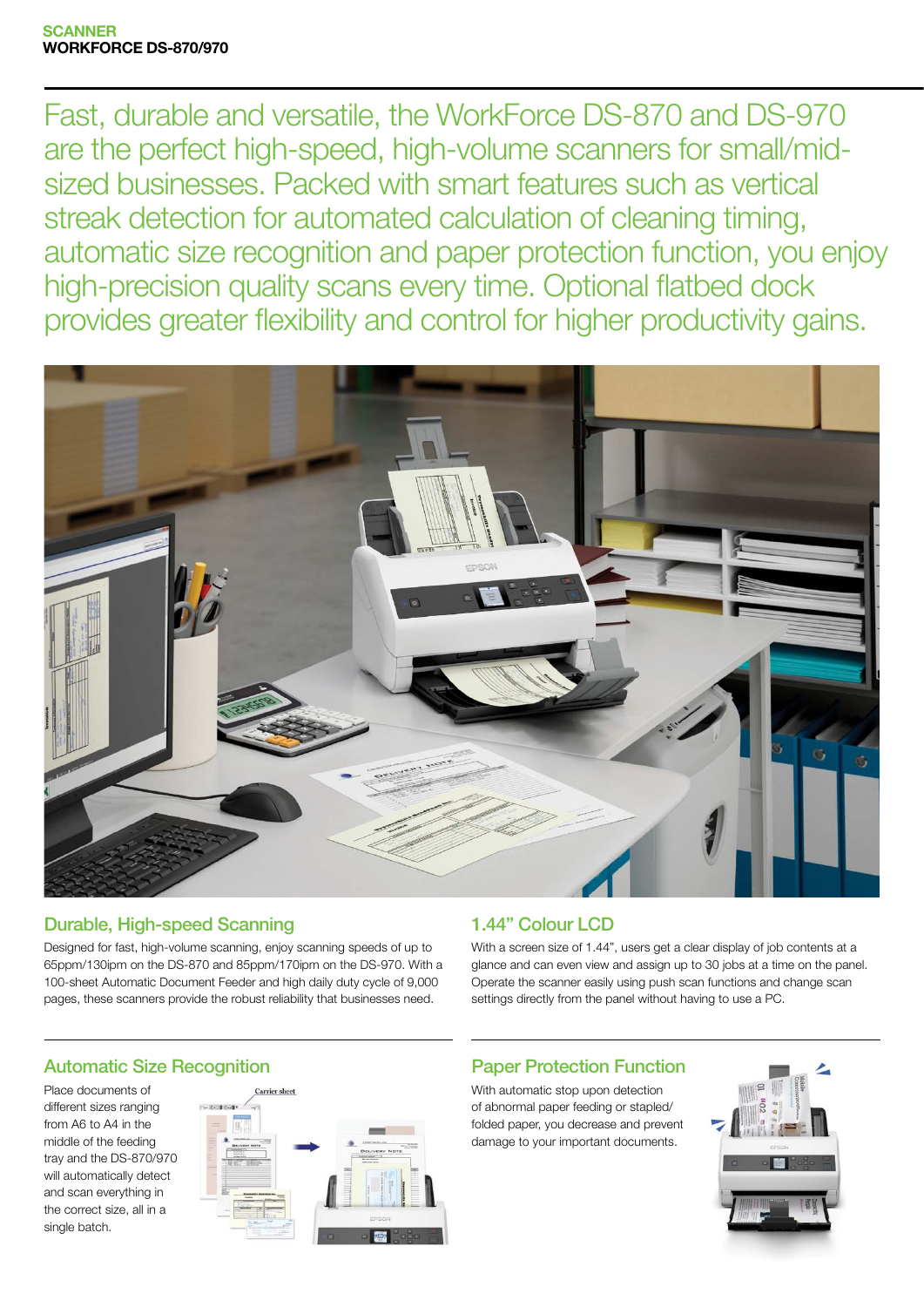# Flatbed Option\*



With the optional Flatbed Dock, the Epson Perfection V39 can be used together with the scanners to provide a flatbed option for users who need to scan objects such as books, or small and fragile documents that can be easily damaged such as receipts.

\* Push scanning is not supported for Flatbed. For Mac, installation of the V39 scanner driver is required.

# Scan Fragile and A3 Documents Easily

Scan small and fragile documents, as well as A3-sized documents, using a carrier sheet that can be automatically detected by the scanners. Alternatively, you may scan fragile documents without using a carrier sheet by turning on the Slow Scan Mode.

#### User-friendly Features

#### Automatic Feeding Mode



The Automatic Feeding Mode enables large volumes of documents to be scanned continuously. In addition, this mode allows you to scan documents one at a time without needing to arrange them by size and they will be saved into a single PDF.

#### Double Feed Detection Skip Function



Activate the Double Feed Detection Skip function to scan documents with stickers and labels.

#### Document Skew Correction

Automatically adjusts and straightens scanned images.

#### Colour Enhancement & Colour Dropout

| Setting Name<br><b>Charles Contained Process All</b>                 |          | PUFFIN SEL               |
|----------------------------------------------------------------------|----------|--------------------------|
| Delete Copy<br>Add<br><b>Adjustment</b><br>Subject : Specified Color |          | 陈宗<br>all to which do to |
| Color Setting : Area 2<br>Add<br>Color Area :                        | Driver   | $\sim$                   |
| 275<br>Senativity 1                                                  | 315<br>a |                          |
| <b>Snitensity:</b><br>a                                              | à        | ٠                        |
| Z Show preview inage                                                 |          |                          |
| ۰                                                                    |          | Carcel<br>$-0.06 -$      |

Remove or enhance the visibility of ink signatures such as "Confidential" and "Urgent" stamps. Users can pick one of the preset colours (red, green, blue, pink, purple, yellow, orange, or all colours except black), or use the customised settings to dropout or enhance up to 5 colours of your choice with a single scan. Up to 10 preset colours can be saved for reuse.

#### PDF Features for Added Convenience

The built-in OCR enables searchable PDF files. Secure your PDF files by setting a password to prevent unauthorised viewing, editing or printing.

## Document Management

#### Document Capture Software\*



Easily scan, view, edit, save and transfer scanned documents. The software optically recognises barcodes, characters and blank pages in scanned documents to separate them into different folders. It allows you to create up to 30 customised job settings, making multiple scan jobs a breeze.

\*Limited functionality for Mac version of Document Capture software.

# Compatible with Epson Device Admin



With Epson Device Admin, you can now manage, monitor and configure your Epson device fleet easily. It is compatible with a large range of networked printers and scanners, and all information can be viewed via one smart, intuitive interface.

#### Epson Device Admin Functions

#### • Manage Epson devices in groups

- Receive automatic alerts for quick response when the device faces an error or when it runs out of consumables
- Generate reports automatically for cost-savings activities
- Configure multiple devices efficiently with templates to simplify large deployments

For more information, please refer to http://www.epson.com.sg/epsondeviceadmin

# Epson Scan 2

#### Text Enhancement

Improves text recognition when scanning text documents, whether in colour, greyscale or black-and-white. Removes background for better clarity, which is especially useful for double-sided printed documents.

## PARTNERS IN PERFECTION



#### WorkForce Pro WF-C579R

Fast, reliable and cost efficient, the WorkForce Pro WF-C579R delivers outstanding print performance to capture the finest details.



#### EB-1485Fi Ultra-short Throw Interactive Projector

Bring your presentations and learning experiences to life with Epson EB-1485Fi projector. Designed for meeting spaces and educational purposes, the ultra wide, super bright Full HD laser display allows image projection of up to 120" diagonal at the 16:6 ratio.